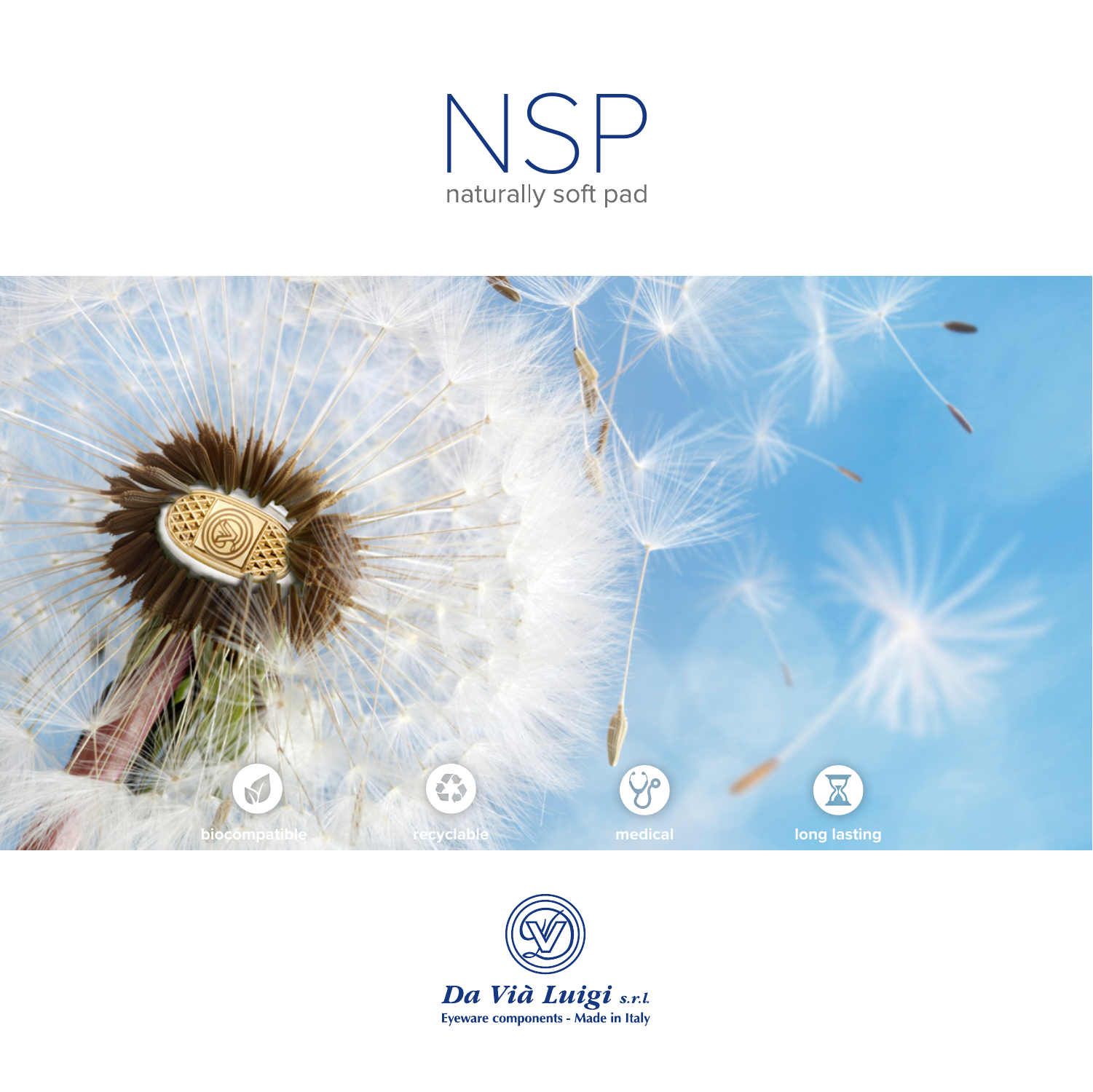

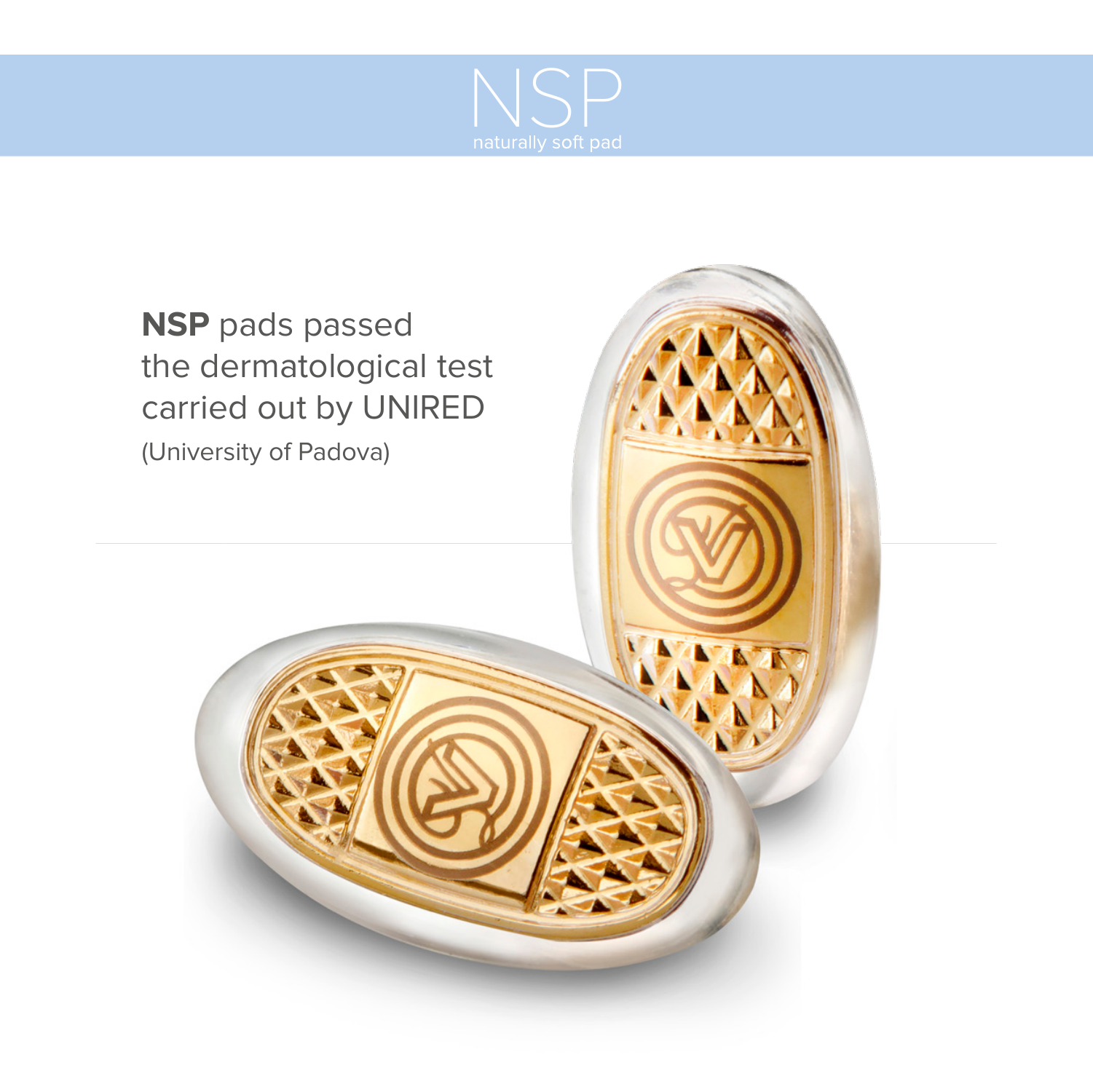

La rivoluzionaria placchetta "NSP", nasce dopo anni di ricerca e test su materiali alternativi al PVC effettuati presso i laboratori R&D Da Via Luigi. L'elastomero con cui è prodotta, rappresenta una validissima alternativa al PVC migliorandone però alcune caratteristiche: infatti offre una sensazione simile a quella del silicone a livello di morbidezza e comfort offrendo però trasparenza e durata nel tempo finora sconosciute.

"NSP" non contiene ftalati, è 100% riciclabile e assolutamente biocompatibile. Soddisfa i requisiti delle seguenti normative:

- 2006/1907/CE (REACH)
- PROPOSITION 65 della California
- ASSENZA Bisfenolo-A CAS nr. 80-05-7
- Idoneità al contatto con alimenti (regolamento (UE) nr. 10/2011)

L'elastomero ha inoltre superato i seguenti test:

- AWT-ASTM:G 154-12°, 96 ore
- ISO10993-5:2009 ISO10993-12:2012
- ISO10993-10:2012 ISO10993-12:2012
- ISO12870 clausola 4.7 , resistenza al sudore
- ISO12870 clausola 4.9 , resistenza all'accensione
- ISO12870 clausola 4.10 , resistenza alla radiazione ottica

The revolutionary "NSP" nose pad is the result of years of research, innovation and through testing on PVC-free materials at Da Vià Luigi srl R&D labs. This innovative elastomer is a great alternative to PVC and it outperforms this well-known plastic in several areas. In fact NSP combines the soft feel and comfort typical of silicone pads with the transparency and durability associated with PVC products.

"NSP" is phthalates-free, 100% recyclable and 100% biocompatible, is compliant with the following regulations:

- 2006/1907 / EC (REACH)
- PROPOSITION 65 of California
- ABSENCE Bisphenol-A CAS nr. 80-05-7
- Suitability for food contact (Regulation (EU) No. 10/2011)

Has successfully passed the following test:

- AWT-ASTM:G 154-12°, 96 hours
- ISO10993-5:2009 ISO10993-12:2012
- ISO10993-10:2012 ISO10993-12:2012
- ISO12870 clause 4.7 , resistance to perspiration
- ISO12870 clause 4.9 , resistance to ignition
- ISO12870 clause 4.10 , resistance to optical radiation